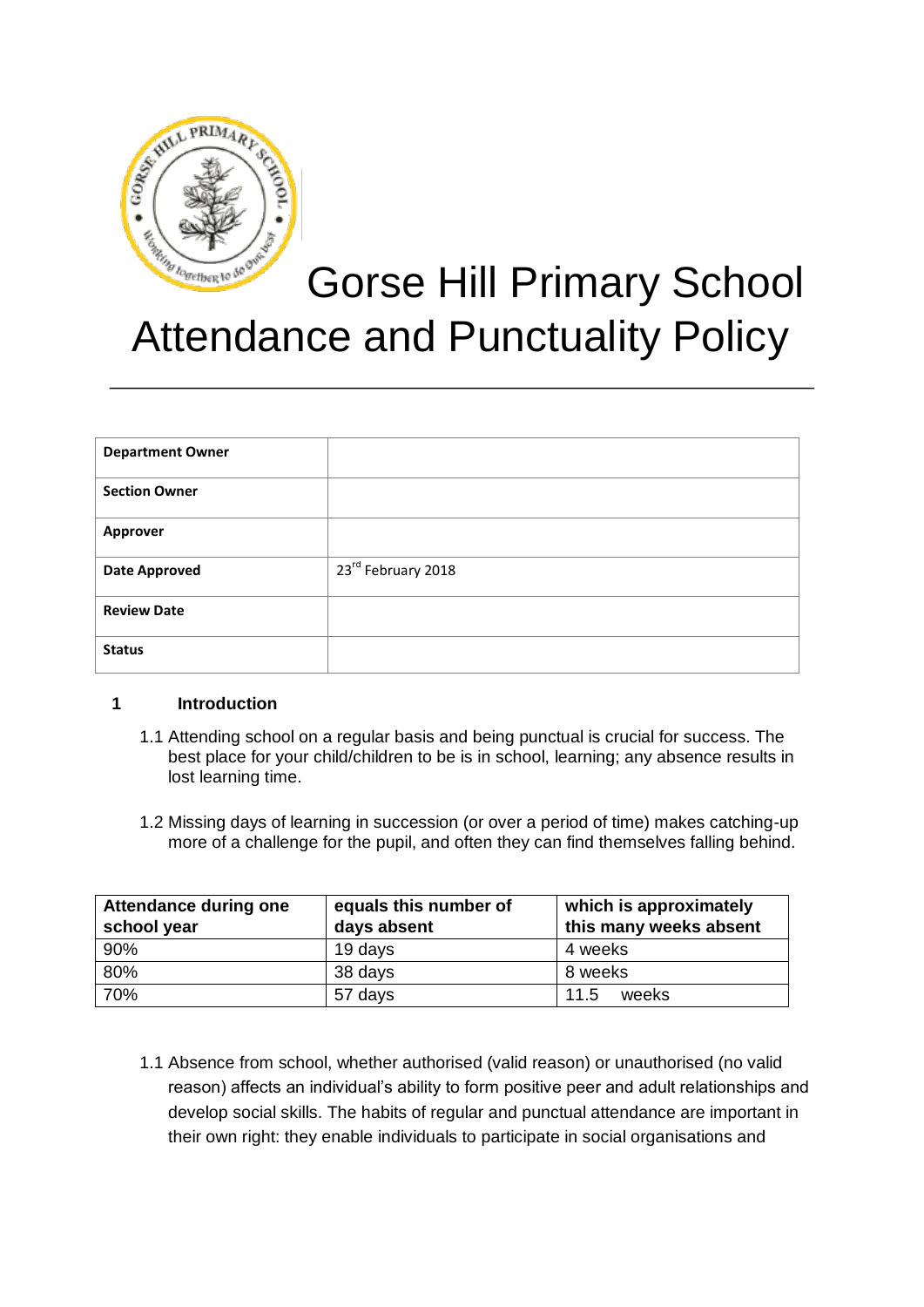shared arrangements, to take on commitments, and to contribute at work as well as at school.

1.2 Regular attendance at school is also a legal requirement.

## **2. Promoting attendance and avoiding absence from school**

- 2.1 The purposes underpinning the school's attendance policy are to:
	- encourage 100% attendance and punctuality;
		- To ensure that every child is safeguarded and their right to education is protected.

• To ensure the school attendance target is achieved, through rewards and incentives for good attendance and punctuality.

• To raise standards and ensure every child reaches their full educational potential, through a high level of school attendance and punctuality.

• To ensure all the stakeholders, governors, parents, pupils and staff receive regular communication, about the importance of good attendance and punctuality.

• To keep accurate, up-to-date records and have a robust and rigorous system for analysing attendance.

• To identify causes of low attendance/punctuality with individuals, classes and groups of pupils and address them.

- To work with external agencies, in order to address barriers to attendance and overcome them.
	- o **3.1 We expect that our pupils will:**
- regularly attend school according to the published session times ensuring they arrive at school in time to be registered at the beginning of the morning session 9:00 am. Doors are open from 8:50am.
- On the first day of absence and each day thereafter, they must remind their parent(s)/carer(s) of their responsibility to inform school by 8:30am via our attendance messaging system, accessed by the school telephone number (0161 865 1209) and choosing option 1.

## 3.2 We expect that our **parents/carers** will:

•

Children should only be kept at home if they have a serious illness or injury. If this is the case, parents should contact the school first thing. If pupils' have a dental, clinic or hospital appointment, parents should let the school know. Pupils' should be brought child back to school after appointments. Pupils should miss as little time as possible. Therefore, parents are expected to: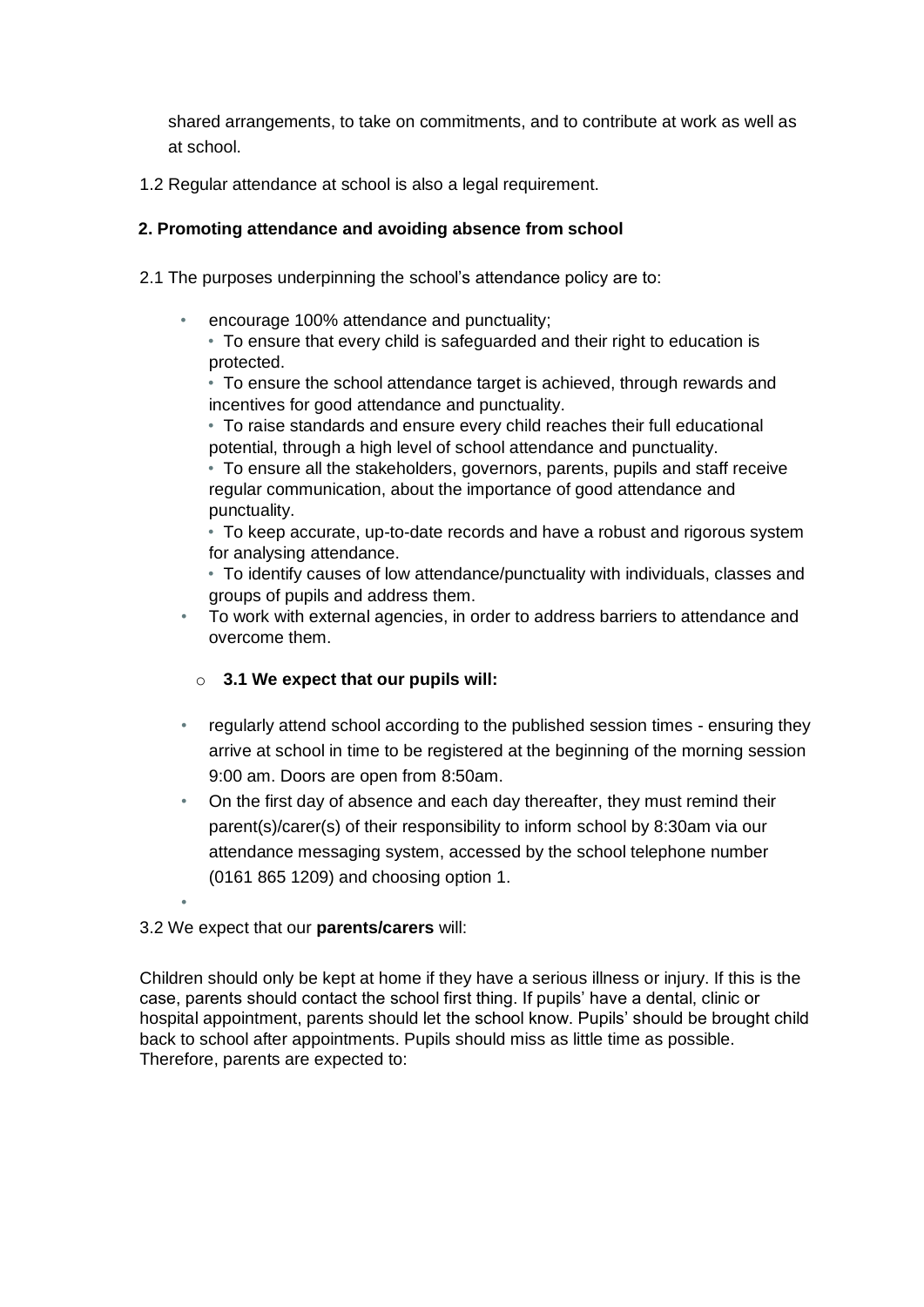- Ensure their child attends school and arrives on time every day.
- Promote a good attitude to learning by ensuring their children attend school in the correct uniform and with the basic equipment required for lessons.
- Not arrange medical and dental appointments in school time wherever possible.
- Telephone to inform the school on the first day of absence for their child and each day thereafter.
- Ensure that emergency contact details are regularly kept up to date at the school office.
- Work in partnership with the school and other agencies in the best interests of their child; this includes informing the school about significant influences and changes in the child's life, which may impact on learning.
- Not arrange holidays or leave of absence in term time. If there is a need for a student to take time off during term time then the student's parents/carers should complete and return the 'Request for leave of absence' form to the Head teacher who will decide whether leave should be granted. Gorse Hill Primary School will only grant leave during time in exceptional circumstance, in line with statutory regulations.

3.3 **Note**: Parents/carers who remove their child during term time without authorisation from the head teacher will incur a financial penalty and the absence will be recorded as 'unauthorised'.

### 3.4 The **School** will:

- In cases where parents have not informed school regarding their child's absence, school will make contact via telephone call, text or a home visit
- accurately record the attendance and any absence of a student; through a system of registering students in teaching groups and regular spot checks, identify any post registration truancy - informing parents/carers immediately should that occur;
- respond to any absence for which no parental explanation has been received after two days of absence with a telephone call or a letter to the student's home address informing parent(s)/carer(s) of the absence;
- in the case of known long term absence: where appropriate, provide work for the student at home; take action to achieve the successful reintegration of the student on their return.

## **4. How will the Academy respond to attendance issues?**

4.1 when problems of attendance arise the Academy will:

• Write a letter to inform you of the unacceptably low levels of your child's attendance, and explain that we are monitoring your child's attendance and expect it to improve immediately.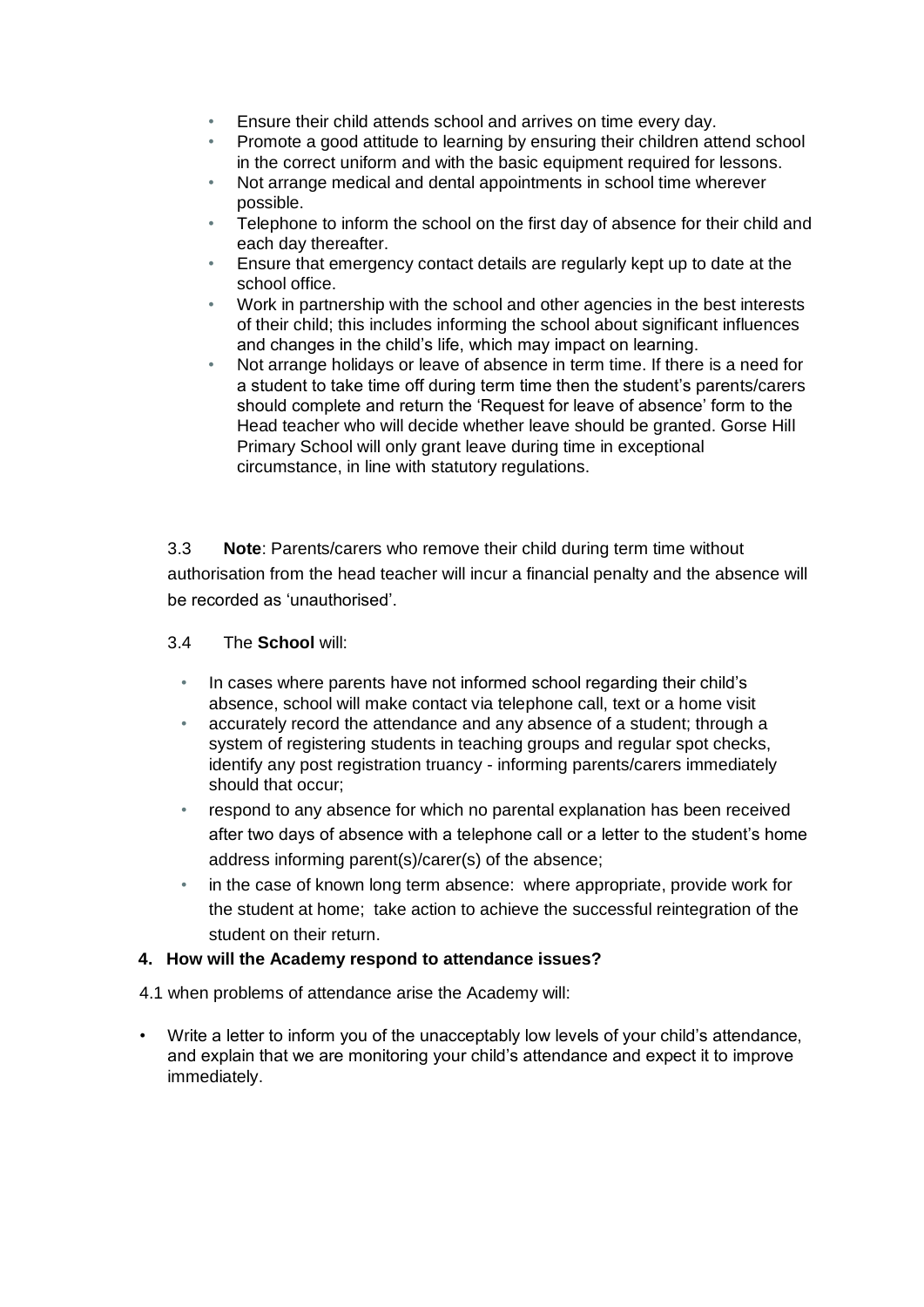- If your child's attendance does not improve then you will be invited to meet with the Principal/Attendance Officer to discuss the support can be offered and what the next steps are in ensuring the attendance improves.
- If this is unsuccessful in addressing attendance issues, the Educational Welfare Officer and the Regional System Leader will ensure parent(s) / carer(s) are aware of the situation and their responsibilities.

The Academy Attendance policy is in line with the E-ACT Attendance Strategy:

- All pupils with a good attendance are rewarded in line with the Academy Reward Policy.
- Attendance above 97% is expected by all our pupils
- There will be a response from the Academy for any pupil who has an attendance less than 97%. This will be to provide support through the Academy pastoral systems but may result in pursing legal channels if their attendance is 90% or below.

## **5. Punctuality**

5.1 Punctual arrival at Academy registrations in the morning and afternoon, as well as to lessons, is important as this instils good working practices in students both inside and outside of the Academy. It also portrays a serious approach to studying and making the greatest use of opportunities available to them.

- 5.2 Pupils are expected to
	- arrive at 9:00a.m. every day to begin with a prompt start
	- arrive promptly for afternoon registration by 1: 00 p.m.  $\Box$
	- arrive promptly at each lesson to enable maximum learning

#### **References**

5.3 For staff, further guidance is available in the staff handbook in the section on teaching and learning and in the relevant sections of the Academy website. The procedures within the Academy are in line with the E-ACT Attendance Strategy.

5.4 For parents/carers, further information is published in the Academy Home-Academy Contract and in the relevant sections of the Academy website.

5.5 For students, guidance is printed in the Student Planner and in the relevant sections of the Academy website.